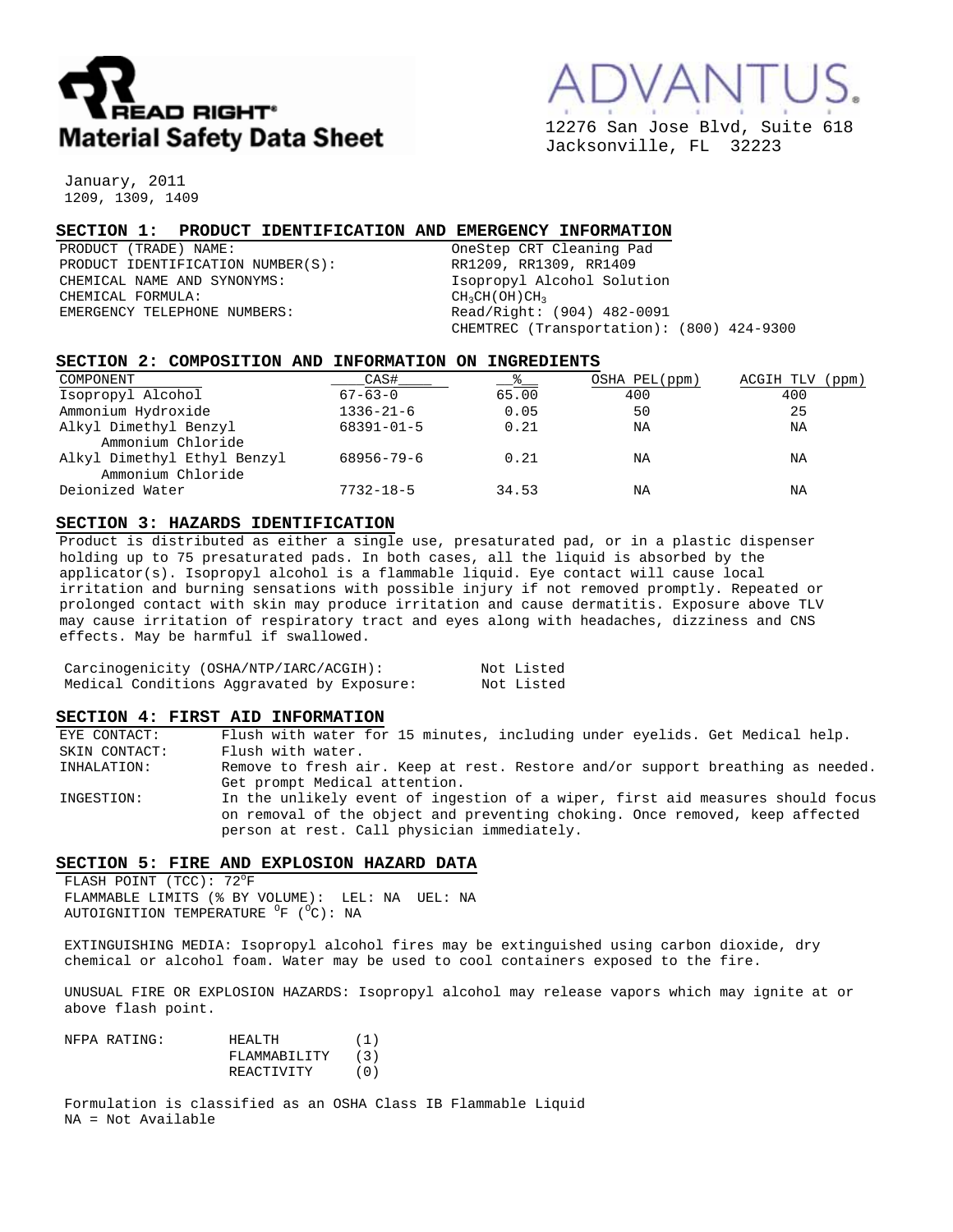January, 2011 1209, 1309, 1409 Page 2

### **SECTION 6: ACCIDENTAL RELEASE MEASURES**

Since the isopropyl alcohol solution is completely absorbed by the applicator and the amount of isopropyl alcohol per applicator is small, the chance of a significant spill occurring is small. In the event however, a significant amount of liquid is released, ventilate the area, especially low areas where vapors may collect and remove all sources of ignition. Cleanup personnel need protection against liquid contact and vapor inhalation.

## **SECTION 7: HANDLING AND STORAGE**

Store in a clean, cool, ventilated area away from sources of ignition and oxidizing agents. Handle and store in a manner suitable for an OSHA Class IB Flammable Liquid. Electrical services must meet applicable codes. Use non-sparking tools.

## **SECTION 8: EXPOSURE CONTROL - PERSONAL PROTECTION**

Provide ventilation to maintain TLV(s). Use non-sparking tools. Avoid inhalation of vapors, contact with eyes and repeated or prolonged contact with skin. Do not take internally.

## **SECTION 9: PHYSICAL AND CHEMICAL PROPERTIES**

| BOILING POINT $(^{\circ}f(^{\circ}C))$ : | 184(84) | % VOLATILE BY VOLUME @ 25°C:        | 100            |
|------------------------------------------|---------|-------------------------------------|----------------|
| VAPOR PRESSURE (mmHq @ $25^{\circ}$ C):  | 43      | EVAPORATION RATE (BUTYL ACETATE=1): | >1             |
| VAPOR DENSITY (AIR=1):                   | >1      | FORM:                               | Saturated Wipe |
| $\text{\$}$ SOLUBLE IN WATER @ 25 °C:    | 100     | ODOR:                               | Alcohol        |
| SPECIFIC GRAVITY (G/CC@25°C)             | 0.87    | APPEARANCE OF LIOUID:               | Clear          |

## **SECTION 10: STABILITY AND REACTIVITY**

| STABILITY:                             | Stable                                               |
|----------------------------------------|------------------------------------------------------|
| HAZARDOUS POLYMERIZATION:              | Will not occur                                       |
| INCOMPATIBILITIES/CONDITIONS TO AVOID: | Caustics, amines, alkanolamines, aldehydes, ammonia, |
|                                        | strong oxidizing agents and chlorinated compounds.   |
| HAZARDOUS DECOMPOSITION PRODUCTS:      | Carbon monoxide                                      |

#### **SECTION 11: TOXICOLOGICAL INFORMATION**

Not Available

## **SECTION 12: ECOLOGICAL INFORMATION**

Not Available

### **SECTION 13: DISPOSAL CONSIDERATIONS**

Follow Federal, State and Local regulations.